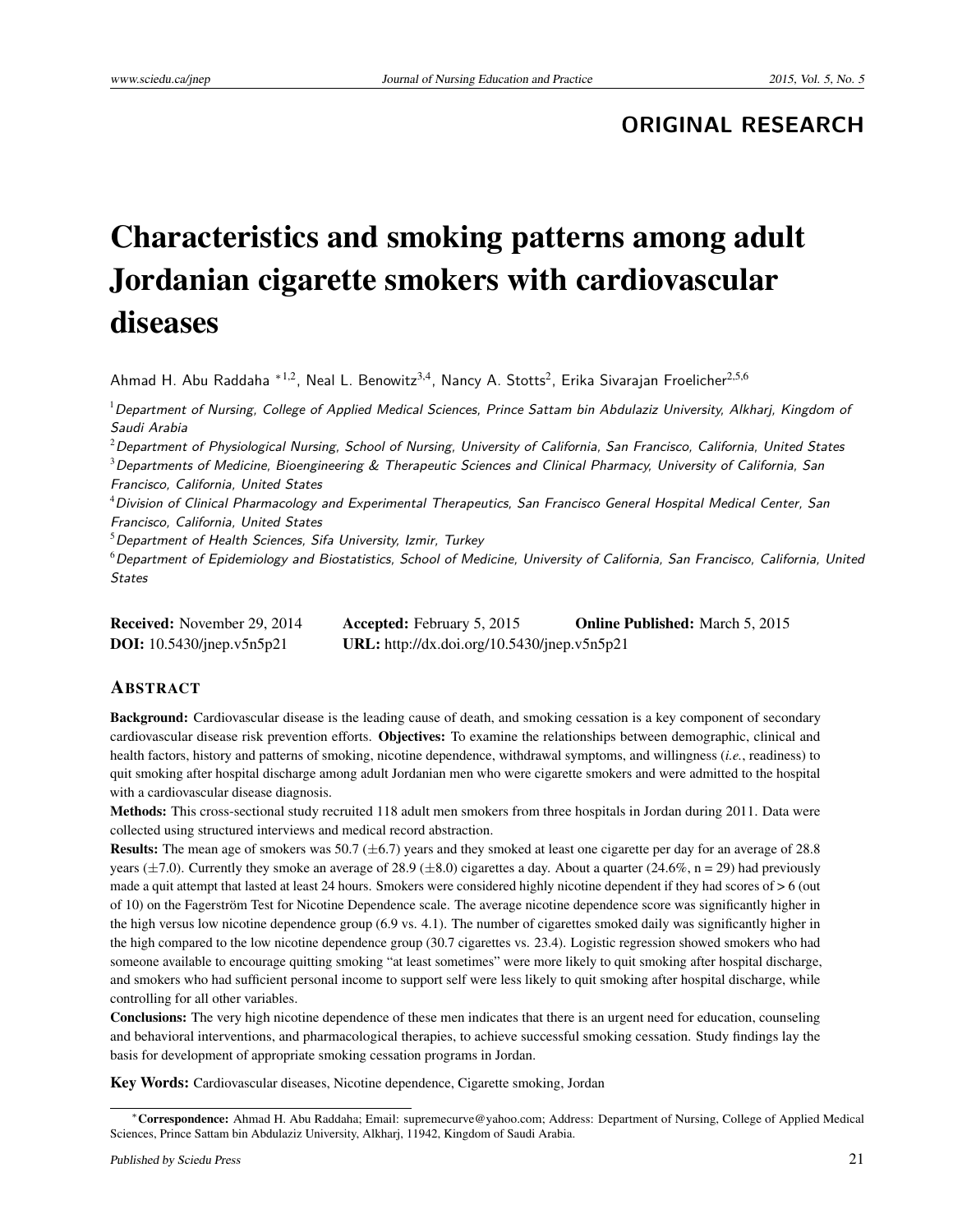#### 1. INTRODUCTION

#### 1.1 Background

Tobacco use is a leading cause of cardiovascular disease (CVD) and in 2012 accounted for about 24% of the deaths in the United States  $(US)$ .<sup>[\[1,](#page-11-0)[2\]](#page-11-1)</sup> It is also a leading cause or contributor to many chronic medical conditions including lung disease and cancer.<sup>[\[1\]](#page-11-0)</sup>

Because smoking is a risk factor for cardiac morbidity and mortality, smoking cessation is a key component of secondary CVD risk prevention efforts.[\[3\]](#page-11-2) Despite the well documented health hazards and the public's awareness of the tragic consequences of smoking, cigarette smoking remains highly prevalent. The US Centers for Disease Control and Prevention<sup>[\[4\]](#page-11-3)</sup> estimated that, in 2012, approximately 18.1% (42.1 million) of adults in the US are smokers (20.5% of men and 15.8% of women). In comparison, Jordan has much higher rates of smoking than the US. Smoking is a widely accepted social activity and occurs in public, at workplace and at home. Cigarette smoking prevalence among Jordanians (15+ years of age) in the most recent statistics in 2009 was 47% in men and 6% in women.<sup>[\[5\]](#page-11-4)</sup>

Little is known about the history and pattern of smoking in patients with CVD in Jordan. Existing data include two studies by Elshatarat *et al.*,<sup>[\[6,](#page-11-5)[7\]](#page-11-6)</sup> an unpublished dissertation;<sup>[\[8\]](#page-11-7)</sup> and the two studies<sup>[\[9,](#page-11-8)[10\]](#page-11-9)</sup> that evaluated the smoking patterns and knowledge about smoking as an addiction to ascertain the reasons why physicians and nurses smoke at high rates and do not deliver smoking cessation intervention. While patients with existing CVD are at increased risk of a subsequent CVD event, little data exist about the relationships between nicotine withdrawal symptoms, nicotine dependence and willingness to quit smoking after hospital discharge in patients with CVD diagnosis in Jordan.

#### 1.2 Research objective

The aims of this study were to examine the relationships between demographics, clinical, smoking history, smoking patterns and nicotine dependence, including willingness to quit smoking after hospital discharge, in adult Jordanian men who were cigarette smokers admitted to the hospital with a CVD diagnosis.

#### 1.3 Literature review

According to the World Health Organization, [\[11\]](#page-11-10) tobacco kills up to half of its long-term users and if current trends continue, tobacco is estimated to result in more than 8 million deaths each year until the year 2030. Eighty percent of those deaths are estimated to occur in the developing world.

Some smokers seek available resources for treating smoking,

however about 60% of smokers in the US who are seen by clinicians each year receive minimal advice (*i.e.*, less than 3 minutes) about smoking cessation.<sup>[\[12\]](#page-11-11)</sup> Being hospitalized for a major cardiac event combined with required smoking abstinence during hospitalization spurs many smokers to quit smoking.<sup>[\[13](#page-11-12)[–15\]](#page-12-0)</sup> However, with the rare exception of a program at one of the cancer centers, smoking cessation interventions appear to be absent in Jordanian hospitals.

Smoking cessation significantly reduces the risk of subsequent mortality after myocardial infarction by up to  $61\%$ .<sup>[\[16\]](#page-12-1)</sup> Also, a majority of smokers with a diagnosis of CVD resume smoking after being discharged from the hospital.<sup>[\[15,](#page-12-0)[17\]](#page-12-2)</sup> A significant proportion (63% to 66%) of patients who had myocardial infarction relapsed to smoking within one year after hospital discharge.[\[17,](#page-12-2) [18\]](#page-12-3)

Nicotine is considered to be the most abused psychoactive substance.<sup>[\[19\]](#page-12-4)</sup> Nicotine withdrawal symptoms ensue within 6-12 hours after an abrupt cessation in or reduction of nicotine use.[\[20\]](#page-12-5) Therefore, smokers use nicotine-containing products to avoid or relieve their withdrawal symptoms. The presence of withdrawal symptoms is a barrier to quitting smoking because the smoker loses autonomy over his/her use of tobacco.[\[21\]](#page-12-6) Examples of nicotine-seeking/craving situations are: during a cessation attempt, upon waking in the morning, and in response to situations in which smoking has been restricted.[\[22\]](#page-12-7)

Evidence of the benefits of smoking cessation is abundantly strong.[\[23](#page-12-8)[–25\]](#page-12-9) Smoking cessation in patients with CVD diagnoses has been associated with a reduction in subsequent readmission and mortality rates.<sup>[\[1,](#page-11-0)[26\]](#page-12-10)</sup> In a systematic review, Critchley and Capewell<sup>[\[27\]](#page-12-11)</sup> reported that quitting smoking was associated with a 36% reduction in risk of mortality among patients with congestive heart disease [with a pooled crude risk ratio of 0.64 (95% CI: 0.58, 0.71)].

The presence of a smoking cessation program in the hospital or outpatient clinics is superior to individual smoking cessation efforts. Smokers hospitalized with CVD need intensive smoking cessation counseling lasting at least 1 month after hospital discharge to decrease their likelihood of relapse to smoking since most had smoked for many years.<sup>[\[15,](#page-12-0)[28\]](#page-12-12)</sup> Dawood *et al.*<sup>[\[29\]](#page-12-13)</sup> found that patients who quit smoking after myocardial infarction and were still abstinent at 6 months after discharge were more likely to sustain their non-smoking status if they were discharged from a hospital that provided a smoking cessation program  $(p < .001)$ .

While a few cross-sectional studies like this one represent a good starting point and a foundation for smoking cessation programs in Jordan, no intervention studies have been re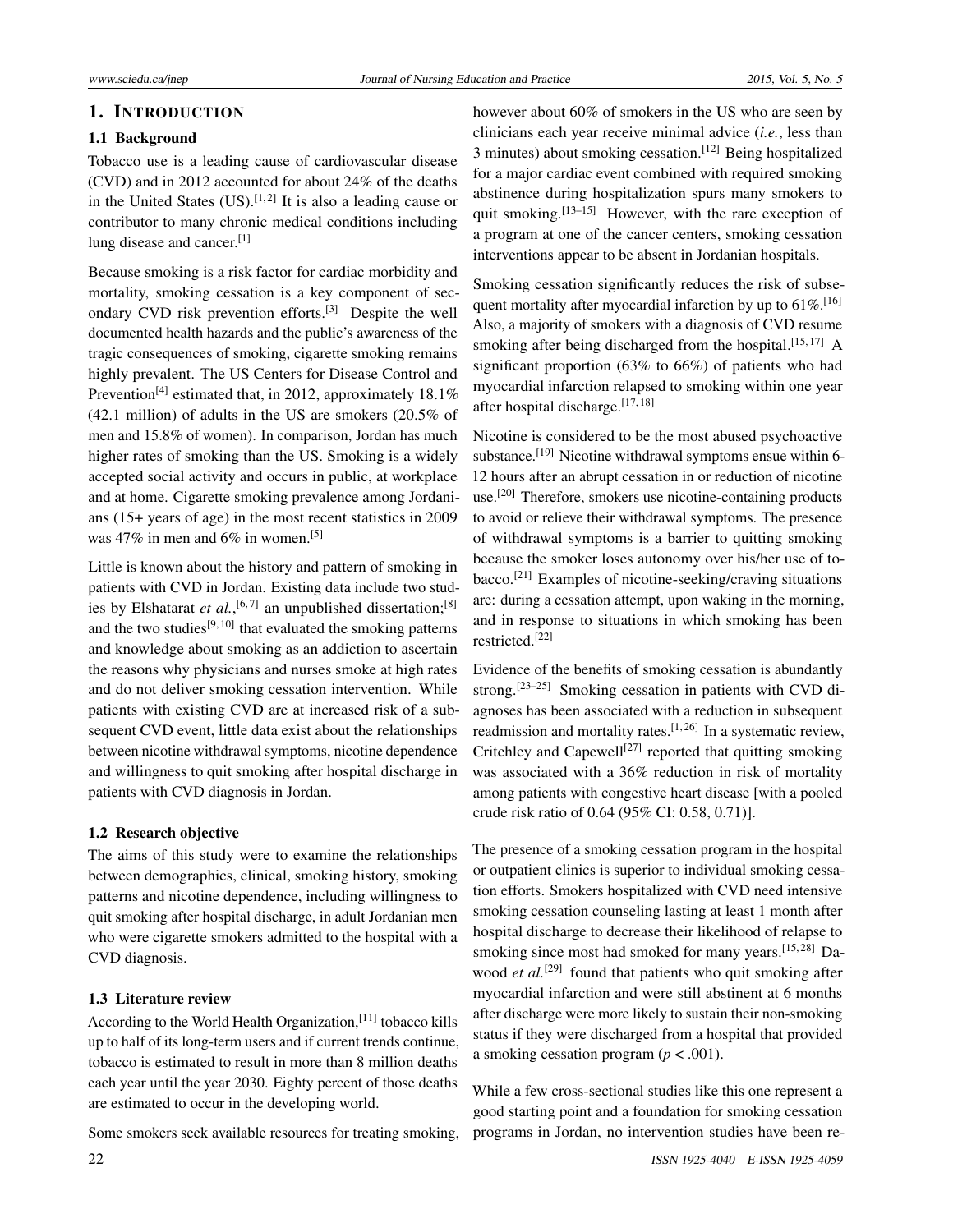ported to determine which options for intervention work best in the Jordanian setting. This study describes cardiovascular patients' smoking related variables and behaviors and their intention to stay smoke-free after discharge home from the hospital. Predictors of willingness to quit smoking after the hospital discharge also are examined.

#### 2. METHODS

#### 2.1 Design

A cross-sectional design was used to achieve the study aims.

#### 2.2 Settings

Subjects in this study were recruited from three hospitals in Amman (the capital of Jordan): a military hospital, a teaching hospital, and a private hospital. These hospitals provide a full range of cardiovascular medical and surgical services for patients admitted from different socioeconomic levels. The hospitals were selected as they represent the three major sectors of health care in Jordan. As they offer diagnosis, treatment and rehabilitative services, the choice of the hospitals offered an opportunity to recruit subjects with CVD diagnosis who were admitted to different departments in each of the participating hospitals (*e.g.*, medical and surgical wards, intensive care units, and coronary care units).

The military hospital (represented by a known heart institute) offers its services to military personnel and their families as well as civilian citizens and indigents' persons from Jordan and beyond. With over 6,500 annual admissions, the heart institute has a capacity of 170 beds, including an 8-bed coronary care unit, an 8-bed day care unit, and a 16-bed intensive care unit for post cardiac surgery patients. The teaching hospital was selected as it is one of the oldest and largest hospitals in Jordan. The hospital provides the highest quality medical services of general and specialized natures and is accredited by the Joint Commission International. Also, it provides different teaching and training programs, develops and promotes scientific research, and contributes to the prevention of diseases. In its heart center and post cardiac intensive care unit, 56 beds are dedicated for the cardiovascular cases. Likewise, the private hospital is known for its advanced medical expertise and multispecialty care, which is provided with advanced medical technology. It is recognized for post-graduate medical education and training, and is accredited by the Joint Commission International. It provides coronary care services for patients with angina, myocardial infarction and post cardiac catheterization and balloon or stent angioplasty.

#### 2.3 Sample

The subjects were patients hospitalized with a CVD diagnosis who were admitted to any of the three participating

hospitals. Data collection occurred between September and December 2011. A total of 118 patients met the inclusion criteria and provided data for this study.

Subjects were considered for participation in the study if they: (1) were men; (2) were 18 years of age or older; (3) were admitted to the hospital with a primary diagnosis of CVD; (4) were oriented to time and place; (5) had smoked at least 100 cigarettes in their life and were current smokers of at least one cigarette/day during the month preceding hospital admission; (6) were able to read and speak Arabic language; and (7) gave informed consent.

Women were excluded for the following reasons: (1) low prevalence of smoking by Jordanian women (5.7%); and (2) having no women to serve as research assistants to collect the data limited the ability to include women because, culturally, some women may be uncomfortable and would consider a man investigator entering their rooms for an interview as a violation of their modesty.

#### *Recruitment process*

Convenience sampling was used in recruiting the subjects. The data collector and principal investigator (A.H.A.) spoke with the charge nurse on the shift to know which men patients meet the eligible CVD diagnoses in this study; the medical records and nursing notes were then screened to determine whether they meet these two primary eligibility criteria for participation: (1) had one of several CVD diagnoses, and (2) current smoker before admission to the hospital. The two criteria were confirmed through the medical review when available, and cued the investigator about which patients he should speak to about the study.

Eligible patients were approached to be recruited once their medical condition was deemed stable by their health care provider and at least 12 hours after their hospital admission to allow for nicotine withdrawal symptoms to be manifested. Further, the patients' nurses were consulted to determine whether or not the patient was hemodynamically stable. The patients who met the eligibility criteria were approached directly by the principal investigator to explain the purpose, nature and risks of the study, and to invite them to participate.

#### 2.4 Measurements

The study data collection booklet consisted of several sections to elicit data about sociodemographic, clinical and health factors, knowledge questions, history and pattern of smoking, as well as the following standardized questionnaires were used: Fagerström Test for Nicotine Dependence, Wisconsin Smoking Withdrawal Scale, and Willingness to Quit Smoking Measures. All the questionnaires had strong psychometric properties.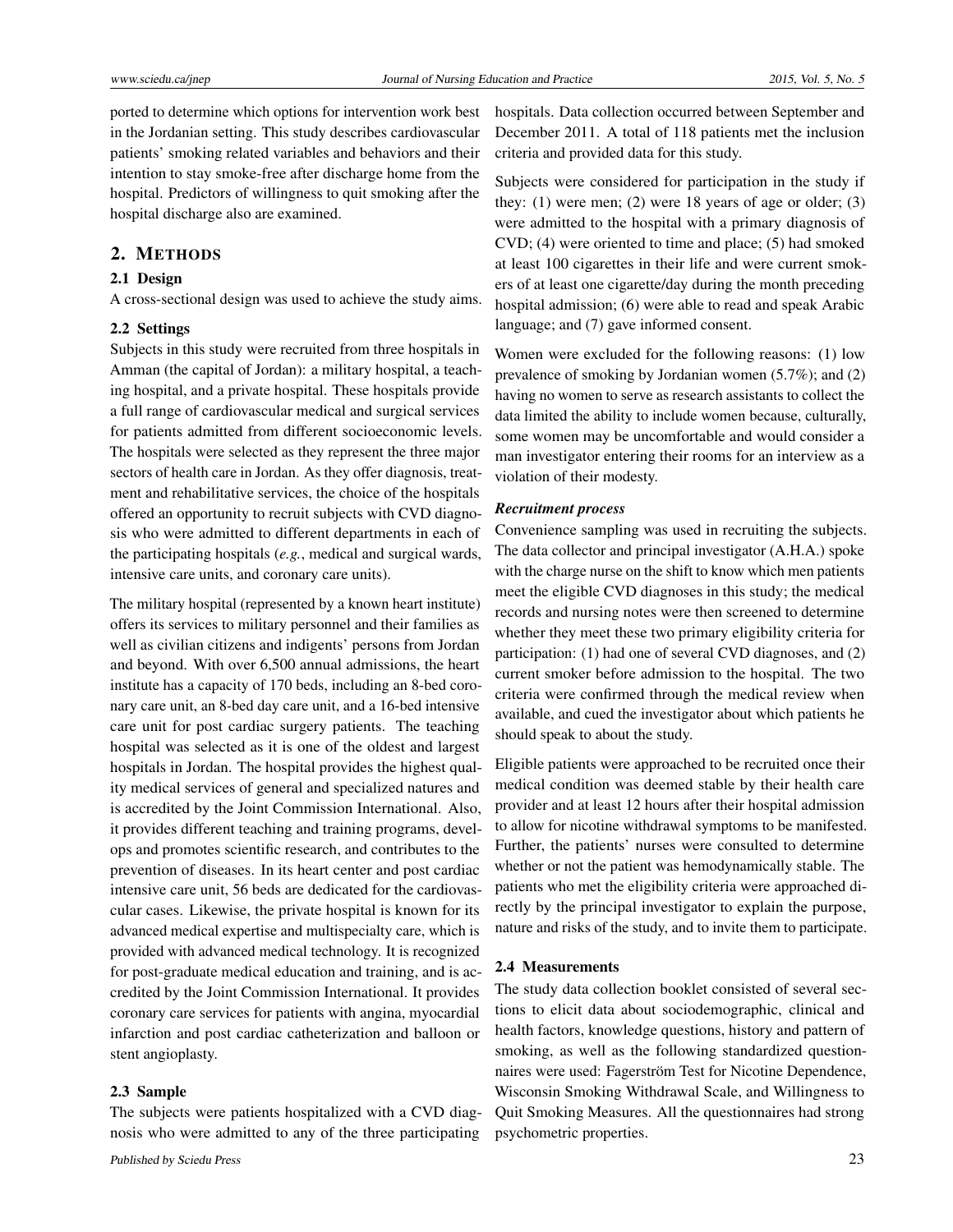#### 2.4.1 *Fagerström Test for Nicotine Dependence (FTND)*

The FTND is a short and convenient self-report measure of dependency on nicotine in adults.<sup>[\[30\]](#page-12-14)</sup> The FTND consists of six items, with responses ranging from 0 to 1 or 0 to 3, accordingly. It asks questions like "How soon after you wake up do you smoke your first cigarette?", "How many cigarettes per day do you smoke?", and "Do you smoke more during the first hours after waking than during the rest of the day?" The responses are summed to compute a score ranging from 0 (least dependent) to 10 (most dependent). Heatherton et al.<sup>[\[30\]](#page-12-14)</sup> found the coefficient alpha to be 0.61. In this study, subjects were considered highly nicotine dependent if they had scores of  $> 6$  on the FTND scale.<sup>[\[31–](#page-12-15)[33\]](#page-12-16)</sup>

#### 2.4.2 *Wisconsin Smoking Withdrawal Scale (WSWS)*

The WSWS, a 28-item scale, assesses nicotine withdrawal and contains seven subscales tapping the major symptom elements of the nicotine withdrawal syndrome (anger, anxiety, sadness, concentration, craving, sleepiness, and hunger), with coefficient alphas for the subscales ranging from 0.75 to 0.93. The WSWS items are rated on a 5-point Likert scale, ranging from "Strongly Disagree" (0) to "Strongly Agree"  $(4)$ .<sup>[\[34\]](#page-12-17)</sup> This scale has predictive validity for smoking cessation outcomes, is sensitive to smoking withdrawal, and is appropriate for use in research.

#### 2.4.3 *Willingness to quit smoking*

The subjects' willingness to quit smoking was measured with a modified question, asking "After you are discharged from this hospital, how willing are you to stop smoking cigarettes?".[\[35–](#page-12-18)[37\]](#page-12-19) The subjects' responses were based on an 11-point scale that ranges from 0 "not at all willing" to 10 "extremely willing". A score of less than 7 denoted a low willingness for the subject to quit smoking.<sup>[\[37,](#page-12-19)[38\]](#page-12-20)</sup>

#### 2.5 Ethical considerations

Approvals from the Committee on Human Research at the University of California, San Francisco and the Institutional Review Boards at the three participating hospitals in Jordan were obtained. Smokers were given an explanation of the purpose, nature, risks of the study, as well as privacy and confidentiality considerations. Written informed consent was provided by all participants.

#### 2.6 Data management and analysis

Data were analyzed using IBM SPSS 21 Statistics for Windows. The data were double entered and files were matched to verify the accuracy of the data. The data was systematically examined for missing data, out of range values and data inconsistencies. Statistical analyses (*t*-test, Chi square, and logistic regression yielding Odds ratios [OR] with 95%

confidence intervals [CI]) were conducted using two-tailed tests and  $\alpha = 0.05$ .

### 3. RESULTS

#### 3.1 Sociodemographic characteristics

The men ages ranged from 35 to 69 years with a mean age of 50.7 ( $\pm$ 6.7) years. Most were married (91.5%) and reported living with someone (96.6%). The total number of persons living in the household ranged from 1 to 13 with a mean of 4.2  $(\pm 1.8)$ . Most were Muslims (84.7%) and the remainders were Christians. The level of education was quite high; 21.2% had a high school education or less; 41.5% had a diploma degree; and 37.3% had obtained a bachelor degree or higher.

The majority of the subjects reported being employed (72%). Among the employed, 38.8% were self-employed. They reported working an average of 43.1 ( $\pm$ 5.8) hours per week. Their reported personal monthly income ranged from 150 to 1500 Jordanian dinars (JD) (1 JD  $\approx$  1.41 US dollars). Median income was 480 JD. Also, 40.7% reported a monthly personal income of less than 450 JD and 42.4% reported a monthly household income of less than 600 JD.

#### 3.2 Health history, index diagnosis and risk factors

About 22% of subjects had previous CVD diagnoses, 11.5% had a history of myocardial infarction, 84.6% had angina and 3.8% had other CVD diseases. The reasons for the current hospital admissions were angina (67.8%), myocardial infarction (27.1%), and other cardiac diagnoses (5.1%). The following cardiac procedures were performed during the index admission: cardiac catheterization (78.8%), stent placement (42.4%), coronary artery bypass graft surgery (13.6%), and balloon angioplasty or other procedures (4.3%).

The reported CVD risk factors were: family history, 57.6%; sedentary life style, 76.8%; hypertension, 37.3%; hypercholesterolemia, 30.5%; obesity or overweight, 39%; and diabetes, 33.1%. When asked about daily caffeinated beverage consumption, the range was 1 to 20 cups with a mean of 4.0 ( $\pm$ 3.0), and a median of 3 cups. The subjects' perception of their general health was ranked as "good, very good, or excellent" by 68.7% of the subjects and 69.5% reported having health insurance.

#### 3.3 Knowledge and health beliefs

High proportions of the subjects had correct answers to the knowledge and belief questions: "Do you think that tobacco smoking is harmful to health?" (93.2%), "To what extent do you think the number of cigarettes a person smokes affects his future health?" (89.8%), "How likely do you think it is that the heart disease will worsen in a smoker who does not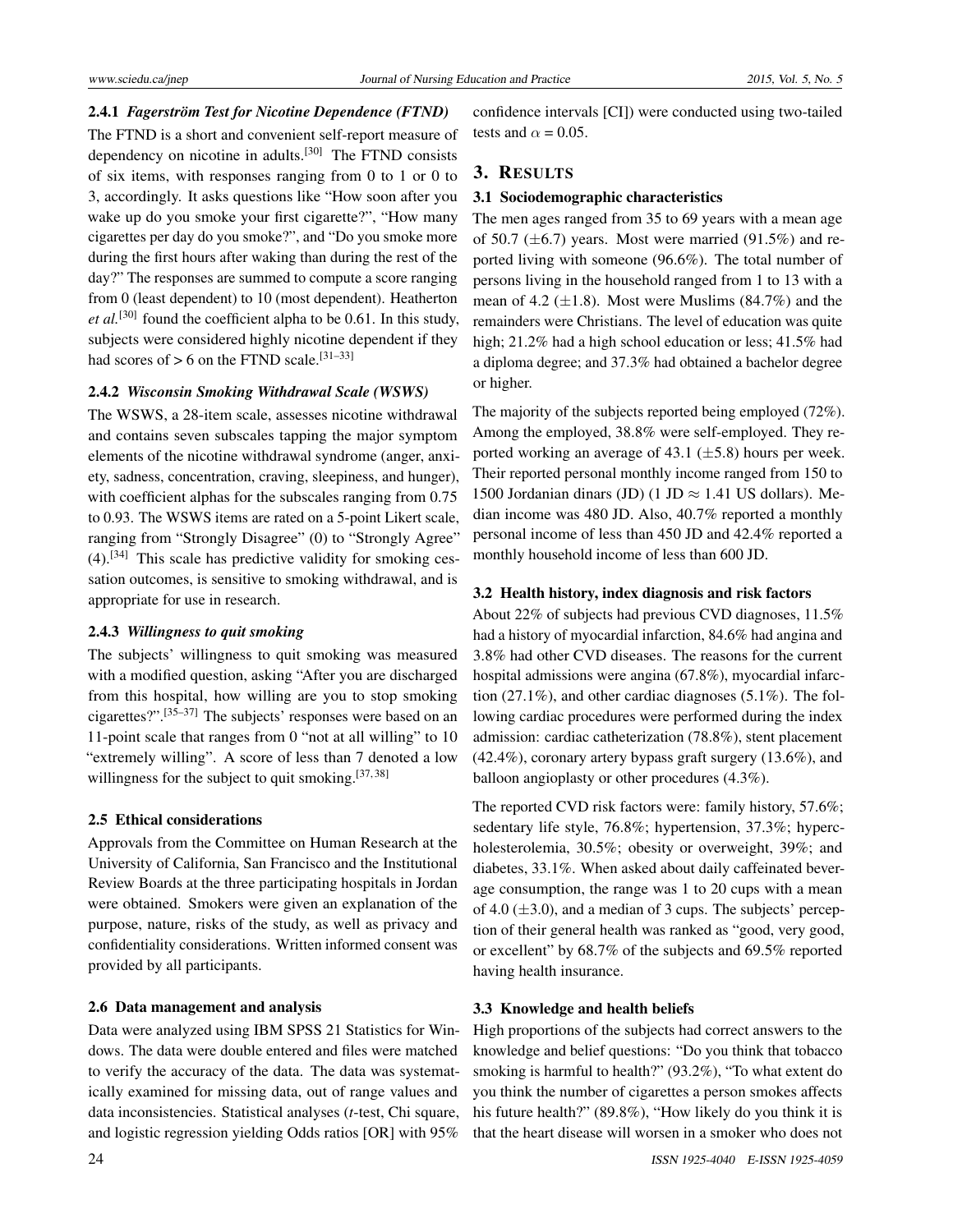quit smoking?" (92.4%), and "How likely do you think it is that you will avoid or decrease serious health problems if you quit smoking?" (91.5%). When asked "Do you believe that waterpipe smoking is less harmful to a smoker than cigarette smoking?" 33.9% responded "yes".

3.4 History, patterns, and customs of cigarette smoking The cigarette smokers  $(n = 118)$  reported smoking their first puff on average at age 17.2 years  $(\pm 2.4)$ , ranging from 6 to 22 years. The age at which they consumed their first cigarette was about the same (see Table 1).

|  |  | <b>Table 1.</b> Description of Cigarette Smoking History, Pattern and Customs $(n = 118)$ |  |
|--|--|-------------------------------------------------------------------------------------------|--|
|  |  |                                                                                           |  |

| <b>Variable</b>                                                                                                   | Mean          | $S.D.*$ | <b>Median</b> | $Min*$ | $Max*$ |
|-------------------------------------------------------------------------------------------------------------------|---------------|---------|---------------|--------|--------|
| Age of first puff of a cigarette (Years)                                                                          | 17.2          | 2.4     | 17.0          | 6      | 22     |
| Age of first whole cigarette (Years)                                                                              | 17.3          | 2.3     | 17.5          | 9      | 22     |
| Number of years of smoking at least 1 cigarette a day                                                             | 28.8          | 7.0     | 30.0          | 10     | 50     |
| Total amount paid for cigarettes per month (JD) <sup>*</sup>                                                      | 62.4          | 19.7    | 60.0          | 20     | 175    |
| Percent of income spent on cigarettes per month                                                                   | 14.5          | 7.2     | 13.1          | 5.7    | 60     |
| Days since last cigarette                                                                                         | 2.5           | 1.3     | 2.5           | 0.0    | 7.7    |
| Number of times that serious quit cigarette smoking attempt was Made and<br>lasted at least 24 hours ( $n = 29$ ) | 3.2           | 1.7     | 3.0           | 1      | 10     |
| <b>Variable</b>                                                                                                   | $\frac{0}{0}$ |         | $\mathbf n$   |        |        |
| How soon after you wake up do you smoke your first cigarette?                                                     |               |         |               |        |        |
| Within 30 minutes                                                                                                 | 88.1          |         | 104           |        |        |
| After 30 minutes                                                                                                  | 11.8          |         | 14            |        |        |
| Have you smoked cigarettes during this hospitalization?                                                           |               |         |               |        |        |
| Yes                                                                                                               | 8.5           |         | 10            |        |        |
| Have you ever made a serious attempt to quit cigarette smoking that                                               |               |         |               |        |        |
| lasted at least 24 hours?                                                                                         |               |         |               |        |        |
| Yes                                                                                                               | 24.6          |         | 29            |        |        |
| What motivated or led you to resume cigarette smoking? $(n = 29)$                                                 |               |         |               |        |        |
| <b>Stress</b>                                                                                                     | 69.0          |         | 20            |        |        |
| Social/party situation                                                                                            | 34.5          |         | 10            |        |        |
| Boredom                                                                                                           | 31.0          |         | 9             |        |        |
| Relief of nicotine withdrawal symptoms                                                                            | 27.6          |         | 8             |        |        |
| Crisis                                                                                                            | 10.3          |         | 3             |        |        |
| Other                                                                                                             | 10.3          |         | 3             |        |        |

\* JD: Jordanian Dinars (1 JD ≈1.41 US Dollars); S.D.: Standard Deviation; Min: Minimum; Max: Maximum.

The cigarette smokers reported that they smoked at least one cigarette per day for an average of 28.8 years  $(\pm 7.0)$ , with an average of 28.9 ( $\pm$ 8.0) cigarettes a day. The median was 30 cigarettes a day, with a range from 12 to 70. The total amount paid for cigarettes per month was reported as 62.4 JD  $(\pm 19.7)$  (range: 20 – 175 JD). On average, this represents 14.5%  $(\pm 7.2)$  of their monthly income. About a quarter  $(24.6\%, n = 29)$  had made a previous quit attempt that lasted at least 24 hours. When asked "how many quit attempts have you made that lasted at least 24 hours?", the range was 1 to 10, with a mean of  $3.2 \ (\pm 1.7)$  (see Figure 1).

Most (72.4%) of the cigarette smokers attempted to quit smoking on their own without any help. The methods they used in their past quit attempts were: gradually decreasing the number of cigarettes smoked per day (37.9%), consuming snacks (such as gum or candy) as an alternative to cigarette smoking (27.6%), decision made with another smoker to mutually quit smoking (13.8%), using pamphlets (3.4%), private consultation from a healthcare provider (3.4%). None of them had used medications, or participated in a formal smoking cessation program. When asked what led them to resume smoking again, the four most common reasons were: stress (69%), social or party situation  $(34.5\%)$ , boredom  $(31\%)$ , and relief from nicotine withdrawal symptoms (27.6%).

Some (8.5%) reported having smoked cigarettes during the current hospitalization. The subjects reported that the cigarette smoking policy at their most recent work place was restricted to designated indoor areas for 52.5%, and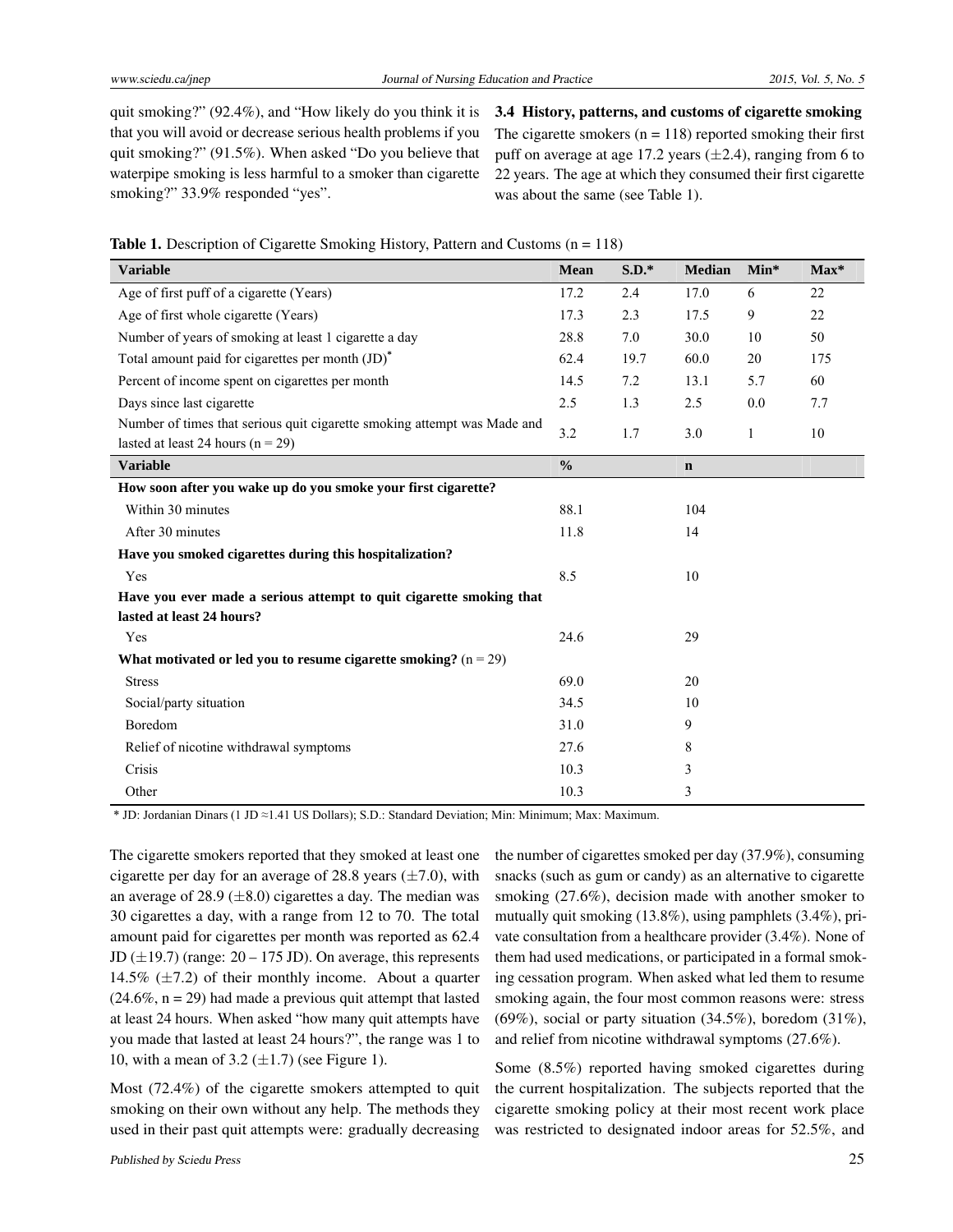(99.2%) smoked cigarettes inside their own homes, and 90.7% responded "yes".

smoking was allowed anywhere for 27.1%. Only 20.3% of 50.8% stated that they smoke in every room. When asked, employers did not allow smoking in the workplace. Most "Does cigarette smoking occur while children are present?",



Figure 1. Previous cigarette smoking quit attempts

 $(\pm 1.6)$ . The rank order of nicotine withdrawal symptoms re- ing were health risks (99.1%) and craving addiction (97.4%), flected that craving was the most frequent symptom (70.9%) while social impression ranked lowest (29.9%) (see Figure and sadness being the least frequent (40.2%) (see Figure 2). 3).

The average FTND score on a scale from 0 to 10 was 6.2 The first and second most common consequences of smok-



Figure 2. Nicotine withdrawal symptoms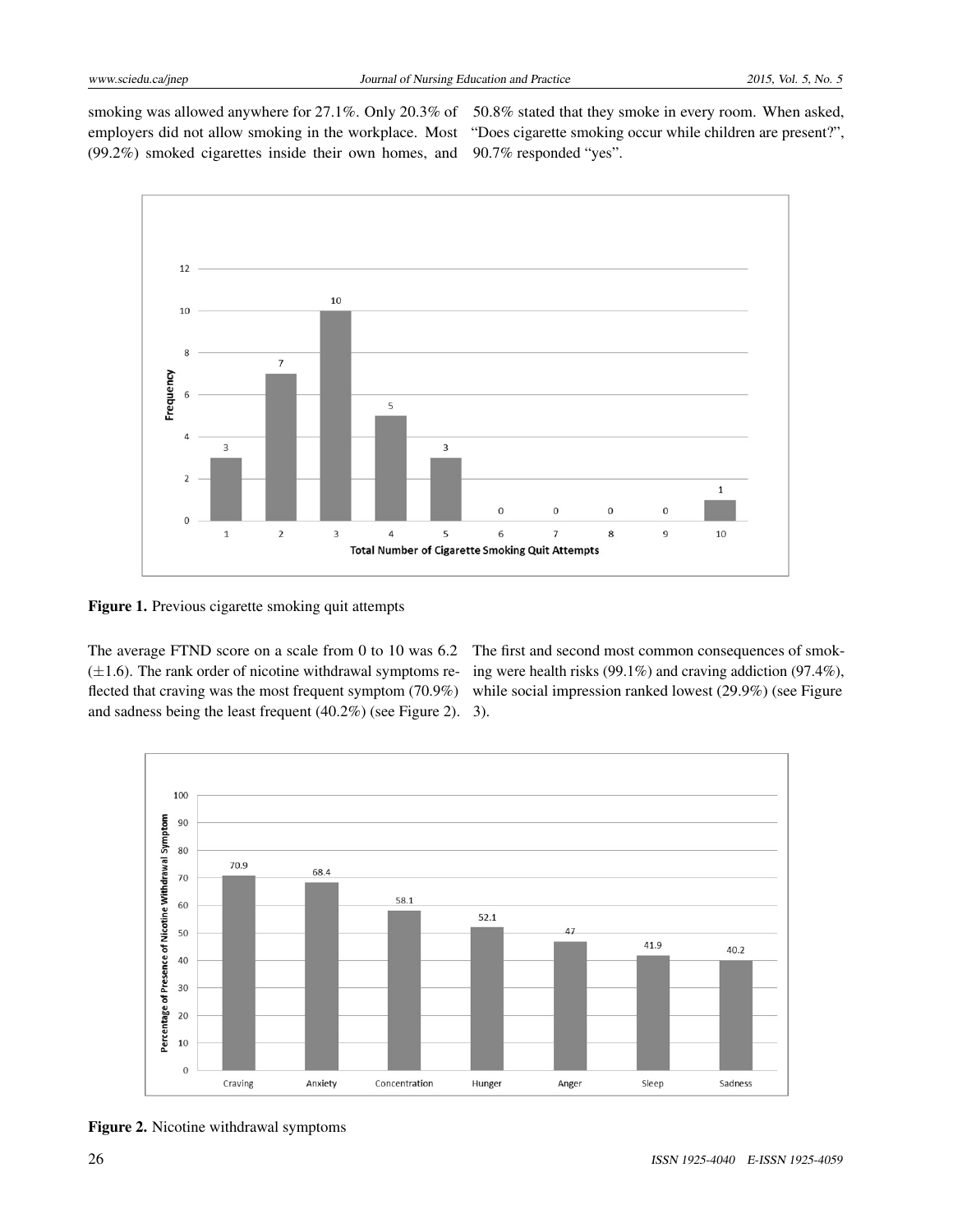

Figure 3. Consequences to smoking

3.5 Smoking status assessment while seeking healthcare The subjects reported whether a nurse and a physician asked about their smoking status;  $90.7\%$  (n = 107) of the 118 subjects reported that they were asked about their smoking status while they were in the hospital;  $99.1\%$  (n = 106) were asked by physicians and  $42.1\%$  (n = 45) by nurses. Furthermore,  $28.0\%$  (n = 33) had been seen by a health care provider in the past 12 months. During those 33 subjects' index admissions, 72.7% ( $n = 24$ ) reported being asked about their smoking status and also advised to quit smoking.

# 3.6 Comparison by nicotine dependency

Table 2 provides a comparison for cigarette smoking history by nicotine dependence status. The average age when the first whole cigarette was smoked was statistically significantly earlier for the high nicotine dependence group [17.1 years (±2.0) vs. 17.9 years (±2.9), *t* = -1.98, *p* < .05)]. Although the total number of years of smoking at least 1 cigarette a day did not differ significantly between the high nicotine dependence and low nicotine dependence groups (29.2 vs. 28.7), the total amount paid for cigarettes per month was statistically significantly higher in the high nicotine dependence group [66.2 JD ( $\pm$ 19.1) vs. 51.3 JD ( $\pm$ 17.3),  $t = 4.34$ ,  $p <$ .01)].

Table 3 provides a comparison of smoking patterns and customs by nicotine dependence status. The number of cigarettes smoked daily was statistically significantly higher in the nicotine dependent group [30.7 cigarettes  $(\pm 7.9)$  vs. 23.4 cigarettes  $(\pm 5.6)$ ,  $t = 5.30$ ,  $p < .01$ ).

In addition, the high nicotine dependence group smoked their first cigarette more often within 30 minutes after waking up than the low nicotine dependence group (96.6% vs. 63.3%,  $\chi^2$  = 16.06, df = 1, *p* < .01). They found it "more difficult to refrain from cigarette smoking in places where it is forbidden" (43.2% vs. 3.3%,  $\chi^2$  = 16.06, df = 1, *p* < .01), and would hate to give up their first cigarette in the morning (88.6% vs. 40.0%,  $\chi^2$  = 29.24, df = 1, *p* < .01).

The high nicotine dependence group smoked more cigarettes during the first hours after waking than during the rest of the day (78.4% vs. 56.7%,  $\chi^2$  = 5.35, df = 1, *p* < .05), and they "smoked cigarettes even when they are ill enough to be in bed most of the day" (56.8% vs. 16.7%,  $\chi^2$  = 14.49, df = 1,  $p < .01$ ). Moreover, they tended to often smoke at home in every room (56.8% vs. 33.3%,  $\chi^2$  = 4.94, df = 1, *p* < .05) and while children are present (94.3% vs. 80.0%,  $\chi^2$  = 5.43, df =  $1, p < .05$ ).

#### 3.7 The adverse effect of social support on smokers

Additional questions in relation to smoking revealed that 94% of the men responded that "some, most or all of the time" they had someone available they could count on to loan them cigarettes if they wanted them. Only 38.5% stated that they had someone available who encouraged them to quit smoking, and 92.3% had someone who, "some, most or all of the time" who was available to them with whom they could smoke while they are talking about their problems.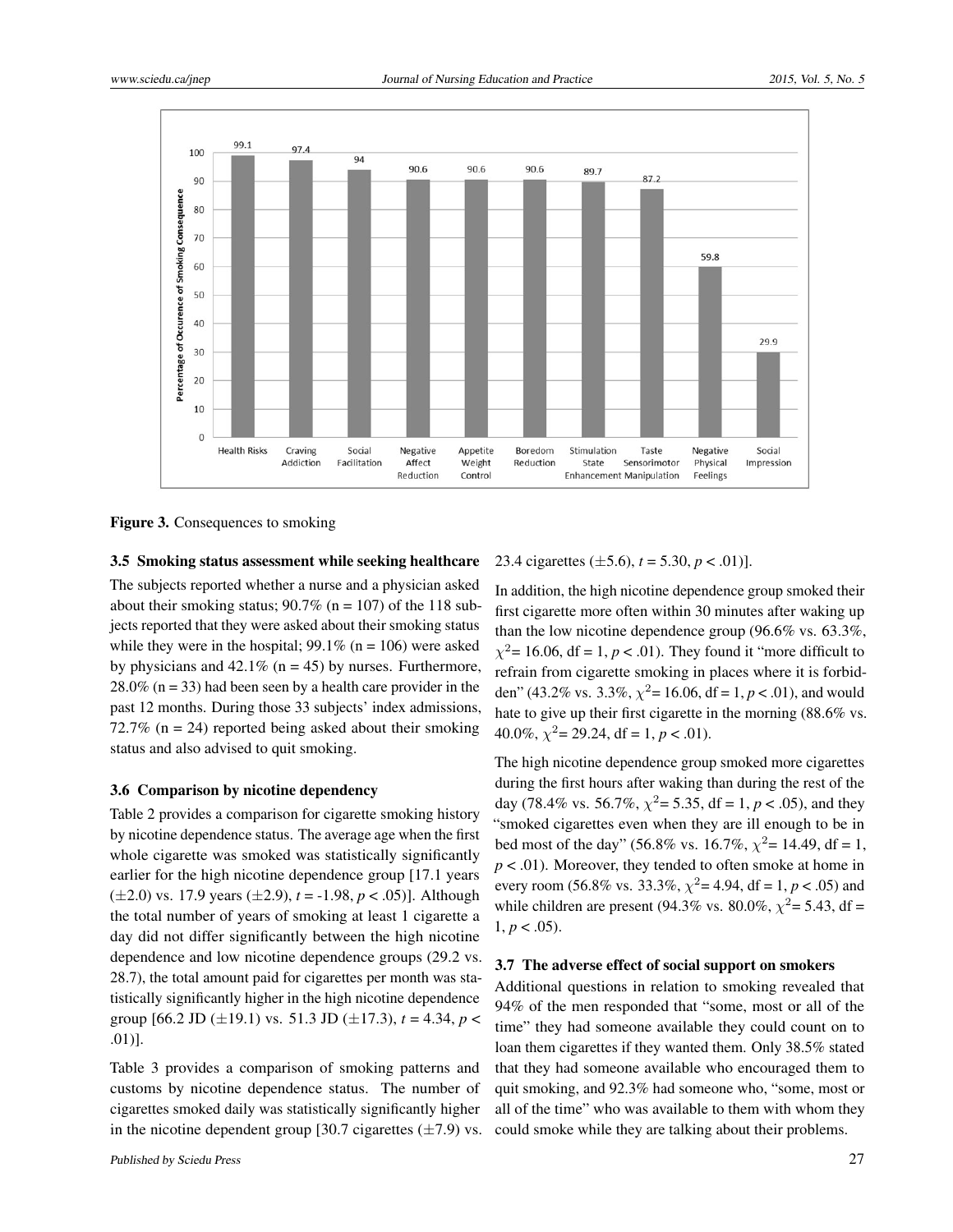|  |  |  |  | <b>Table 2.</b> Comparisons of Cigarette Smoking History by Level of Nicotine Dependence (n = 118) $#$ |
|--|--|--|--|--------------------------------------------------------------------------------------------------------|
|  |  |  |  |                                                                                                        |

| <b>Variable</b>                                                                                                   | <b>Low Dependence</b><br>$(n = 30; 25.4\%)$ |                | <b>High Dependence</b><br>$(n = 88, 74.6\%)$ |             |  |  |
|-------------------------------------------------------------------------------------------------------------------|---------------------------------------------|----------------|----------------------------------------------|-------------|--|--|
|                                                                                                                   | Mean $(\pm S.D.)^*$                         |                | Mean $(\pm S.D.)^*$                          |             |  |  |
| Age of first puff of a cigarette (Years)                                                                          | $17.8 (\pm 3.2)$                            |                | $16.9 \ (\pm 2.0)$                           |             |  |  |
| Age of first whole cigarette (Years)                                                                              | $17.9 \ (\pm 2.9)$                          |                | 17.1 $(\pm 2.0)$                             |             |  |  |
| Number of years of smoking at least 1 cigarette a day                                                             | 29.2 $(\pm 8.7)$                            |                | $28.7 (\pm 6.4)$                             |             |  |  |
| Total amount paid for cigarettes per month (JD) <sup>*</sup>                                                      | 51.3 $(\pm 17.3)$                           |                | $66.2 \ (\pm 19.1)$                          |             |  |  |
| Days since last cigarette                                                                                         | $2.7 \ (\pm 1.3)$                           |                | 2.4 $(\pm 1.3)$                              |             |  |  |
| Number of times that serious quit cigarette smoking attempt was<br>made and lasted at least 24 hours ( $n = 29$ ) | 2.8 $(\pm 1.4)$                             |                | 3.3 $(\pm 1.9)$                              |             |  |  |
| <b>Variable</b>                                                                                                   | $\frac{0}{0}$                               | $\mathbf n$    | $\frac{0}{0}$                                | $\mathbf n$ |  |  |
| Have you smoked cigarettes during this hospitalization?                                                           |                                             |                |                                              |             |  |  |
| Yes                                                                                                               | 3.3<br>1                                    |                | 10.2                                         | 9           |  |  |
| Have you ever made a serious attempt to quit cigarette smoking that lasted at least 24 hours?                     |                                             |                |                                              |             |  |  |
| Yes                                                                                                               | 8<br>26.7                                   |                | 23.9                                         | 21          |  |  |
| What motivated or led you to return to cigarette smoking? $(n = 29)$                                              |                                             |                |                                              |             |  |  |
| <b>Stress</b>                                                                                                     | 62.5                                        | 5              | 71.4                                         | 15          |  |  |
| Social/party situation                                                                                            | 37.5                                        | 3              | 33.3                                         | 7           |  |  |
| Relief of nicotine withdrawal symptoms                                                                            | 25.0                                        | $\overline{c}$ | 28.6                                         | 6           |  |  |
| Boredom                                                                                                           | 12.5                                        | 1              | 38.1                                         | 8           |  |  |
| Crisis                                                                                                            | 12.5                                        | 1              | 9.5                                          | 2           |  |  |
| Other                                                                                                             | 0.0                                         | 0              | 14.3                                         | 3           |  |  |

*Note.* # Significant differences are in bold. Subjects were considered nicotine dependent if they had scores of > 6 on the Fagerström Test for Nicotine Dependence (FTND) scale. \* JD: Jordanian Dinars (1 JD ≈1.41 US Dollars); S.D.: Standard Deviation.

#### 3.8 Responses to willingness to quit smoking

In response to questions about the stage of readiness to stop smoking cigarettes, almost half (46.2%) responded "I am seriously planning to quit within the next 30 days." 44.4% endorsed "I am seriously considering quitting within the next 6 months"; and 9.4% reported that they had no intention of quitting within the next 6 months.

When asked, "Does current willingness to quit smoking after discharged from the hospital differ from before this interview?", 11.1% responded "yes". When cigarette smokers were asked if they were willing to quit smoking after discharge from the hospital, the mean score was 7.6  $(\pm 1.2)$ (range: 4-10) on a scale from 0 to 10. However, for the 13 subjects who expressed that their current willingness to quit smoking once discharged from the hospital differed from before the interview, their mean willingness to quit smoking score before this interview was significantly lower than after the interview [5.0 ( $\pm$ 1.7) vs. 8.3 ( $\pm$ 1.3),  $t = -9.636$ ,  $p < .01$ ].

The reasons given by the subjects for the greater willingness to quit smoking were linked to their knowledge and awareness of the effect of smoking on the body as they recognized them from the questions asked during the interview. "I felt the effect of smoking on my health," "The questions clarified aspects that I did not know before about smoking," "I was not aware enough about the effect of smoking on me" are examples of the reasons the subjects gave for the differences in their willingness scores before and after the interview.

#### 3.9 Predictors of willingness to quit smoking

Variables with a significant  $p$  value  $(< .10)$  in univariate logistic regression analysis were candidates for multivariate analysis. After performing the multivariate logistic regression analysis at a p-value cut-off point of 0.05, only two independent variables (sufficiency of personal income to support self, and availability of someone who encourages quitting smoking) were shown to be statistically significantly contributing to the likelihood of quitting smoking after hospital discharge. Table 4 shows the final multivariate logistic regression model. Three variables (health insurance, previous attempt to quit smoking, nicotine dependency) were not statistically significant but were retained in the final model as they were variables previously identified in the literature to be predictive.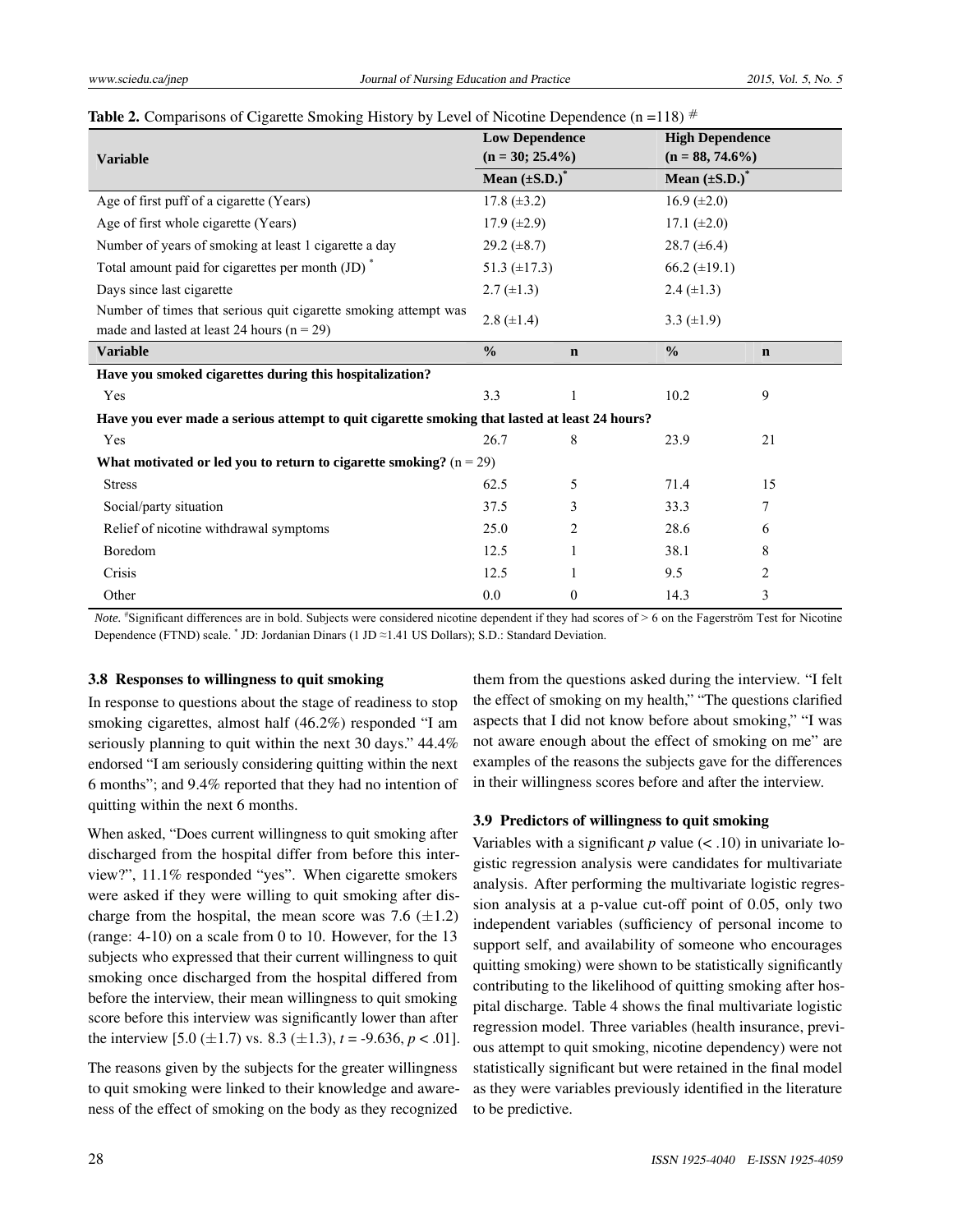# Table 3. Comparisons of Cigarette Smoking Patterns and Customs by Level of Nicotine Dependence (n =  $118$ )<sup>#</sup>

|                                                                                                                    | Low Dependent $(n = 30)$ |              | High Dependence $(n = 88)$ |             |  |
|--------------------------------------------------------------------------------------------------------------------|--------------------------|--------------|----------------------------|-------------|--|
| <b>Variable</b>                                                                                                    | $\frac{0}{0}$            | $\mathbf n$  | $\frac{0}{0}$              | $\mathbf n$ |  |
| Number of cigarettes smoked daily                                                                                  |                          |              |                            |             |  |
| $11-20$                                                                                                            | 60.0                     | 18           | 10.2                       | 9           |  |
| $21 - 30$                                                                                                          | 36.7                     | 11           | 64.8                       | 57          |  |
| 31 or more                                                                                                         | 3.3                      | $\mathbf{1}$ | 25.0                       | 22          |  |
| How soon after you wake up do you smoke your first cigarette?                                                      |                          |              |                            |             |  |
| Within 30 minutes                                                                                                  | 63.3                     | 19           | 96.6                       | 85          |  |
| After 30 minutes                                                                                                   | 36.7                     | 11           | 3.4                        | 3           |  |
| Do you find it difficult to refrain from cigarette smoking in places where it is forbidden?                        |                          |              |                            |             |  |
| Yes                                                                                                                | 3.3                      | 1            | 43.2                       | 38          |  |
| Which cigarette would you hate most to give up?                                                                    |                          |              |                            |             |  |
| The first one in the morning                                                                                       | 40.0                     | 12           | 88.6                       | 78          |  |
| All others                                                                                                         | 60.0                     | 18           | 11.4                       | 10          |  |
| Do you smoke cigarettes more during the first hours after waking than during the rest of the day?                  |                          |              |                            |             |  |
| Yes                                                                                                                | 56.7                     | 17           | 78.4                       | 69          |  |
| Do you smoke cigarettes even when you are ill enough to be in bed most of the day?                                 |                          |              |                            |             |  |
| Yes                                                                                                                | 16.7                     | 5            | 56.8                       | 50          |  |
| Is cigarette smoking allowed inside your home?                                                                     |                          |              |                            |             |  |
| Yes                                                                                                                | 100.0                    | 30           | 98.9                       | 87          |  |
| Inside your home, is cigarette smoking allowed in every room?                                                      |                          |              |                            |             |  |
| Yes                                                                                                                | 33.3                     | 10           | 56.8                       | 50          |  |
| Inside your home, does cigarette smoking occur while children                                                      |                          |              |                            |             |  |
| are present?                                                                                                       |                          |              |                            |             |  |
| Yes                                                                                                                | 80.0                     | 24           | 94.3                       | 83          |  |
| Which of the following best describes the indoor cigarette smoking policy at your most recent place of employment? |                          |              |                            |             |  |
| Allowed anywhere                                                                                                   | 26.7                     | 8            | 27.3                       | 24          |  |
| Allowed only in designated indoor areas                                                                            | 46.7                     | 14           | 54.5                       | 48          |  |
| Not allowed                                                                                                        | 26.7                     | 8            | 18.2                       | 16          |  |
| <b>Variable</b>                                                                                                    | Mean $(\pm S.D.)^*$      |              | Mean $(\pm S.D.)^*$        |             |  |
| <b>Number of Smoked Cigarettes Daily</b>                                                                           | 23.4 $(\pm 5.6)$         |              | 30.7 $(\pm 7.9)$           |             |  |
| <b>FTND Score</b>                                                                                                  | 4.1 $(\pm 1.0)$          |              | 6.9 $(\pm 1.0)$            |             |  |

*Note.* # Significant differences are in bold. Subjects were considered nicotine dependent if they had scores of > 6 on the Fagerström Test for Nicotine Dependence (FTND) scale \*S.D.: Standard Deviation.

As shown in Table 4, the two variables sufficiency of personal income to support self and availability of someone who encourages quitting smoking had made a statistically significant unique contribution in the prediction of likelihood to quit smoking after hospital discharge. Smokers who have someone available to encourage quitting smoking "at least sometimes" [OR: 10.83 (95% CI: 1.95, 60.03), *p* < .01] were more likely to quit smoking after hospital discharge, while controlling for all other variables. Whereas, smokers who had sufficient personal income to support themselves [OR: 0.21 (95% CI: 0.06, 0.75),  $p = .016$ ] were less likely to quit smoking after hospital discharge, while controlling for all

other variables.

# 4. DISCUSSION

In this cross-sectional study, the sample included 118 adult Jordanian men who were admitted to a hospital with a CVD diagnosis. Their mean age was 50.7 ( $\pm$ 6.9) years, and most were married and living with someone. They lived in large households (range 1 to 13 members). Living with a family member is typical in Jordanian society.

This sample had a very high prevalence of other CVD risk factors, including: family history of CVD, sedentary life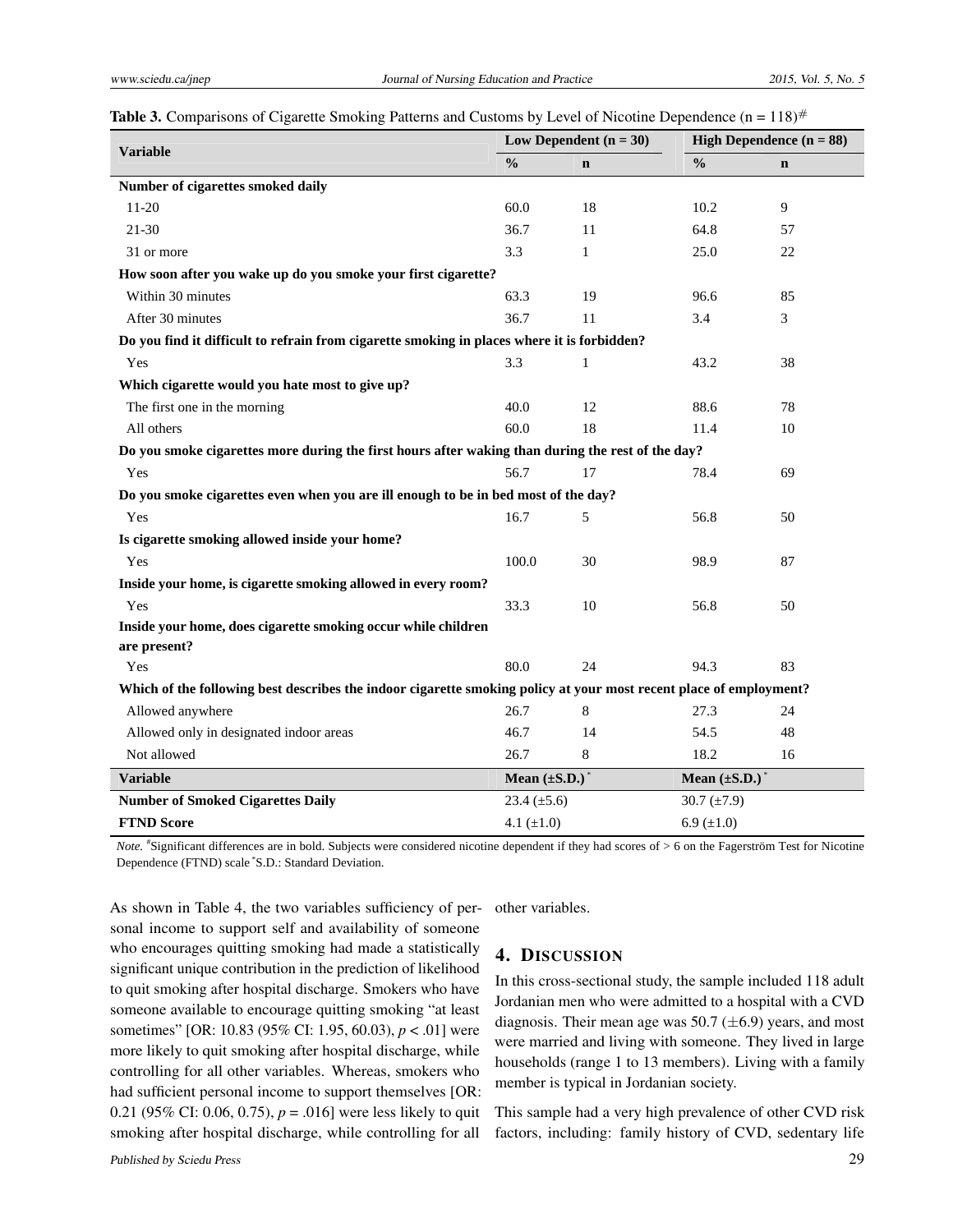and hypercholesterolemia. The prevalence of obesity (39%) in this sample was also higher compared to the prevalence of obesity in the general Jordanian population of middle-aged

style, overweight or obesity, hypertension, diabetes mellitus, men or older (27.3%).<sup>[\[39\]](#page-12-21)</sup> Being a smoker and having these additional risk factors greatly increases their risk of future CVD events.

Table 4. Multivariate logistic regression analysis of independent variables and willingness to quit smoking as a dependent variable

|                                                                   |          |       |       |               | 95% C.I.       |              |
|-------------------------------------------------------------------|----------|-------|-------|---------------|----------------|--------------|
| <b>Variable</b>                                                   |          | S.E.  | Sig.  | Odds<br>Ratio | for Odds Ratio |              |
|                                                                   |          |       |       |               | Lower          | <b>Upper</b> |
| Sufficiency of personal income to support self [Yes]              | $-1.548$ | 0.643 | 0.016 | 0.213         | 0.06           | 0.75         |
| Health insurance [Yes]                                            | $-0.815$ | 0.603 | 0.177 | 0.443         | 0.14           | 1.44         |
| Attempted quitting smoking [Yes]                                  | 1.153    | 0.603 | 0.056 | 3.169         | 0.97           | 10.34        |
| Nicotine dependency group [Low dependence]                        | $-0.213$ | 0.693 | 0.759 | 0.808         | 0.21           | 3.14         |
| Availability of someone who encourages quitting smoking ["Some of |          | 0.874 | 0.006 |               | 1.95           | 60.03        |
| the time", "Most of the time", and "All of the time"              | 2.382    |       |       | 10.826        |                |              |
| Constant                                                          | $-2.178$ | 0.973 | 0.025 | 0.113         |                |              |

 $*\chi^2 = 17.445$ , df = 5. Significant differences are in bold.

Most of the study subjects (78.8%) had completed a diploma degree or higher. This finding is contrary to the findings in the Western context were higher education is associated with higher smoking cessation rates.<sup>[\[40\]](#page-12-22)</sup> Although nearly more than 90% correctly answered the knowledge and belief questions about the harmful effects of smoking on health, they continued smoking. In the same light, only 24.6% ( $n = 29$ ) of the subjects had unsuccessfully attempted quitting smoking in the past without the use of any medication or counseling during those quitting smoking attempts. This indicates that knowledge about the harmful effect of smoking alone is not enough to give up this addictive behavior. Continuing smoking despite the knowledge about the harmful effects of smoking on health might be because they do not have the knowledge on counseling and behavioral interventions, and pharmacological therapies that are directed to achieve successful smoking cessation. When asked about smoking status, education and advises on quitting smoking should be provided to decrease the likelihood of relapse to smoking. Furthermore, it is important for the health care facilities in Jordan to establish appropriate counseling and behavioral interventions, and pharmacological therapies to disseminate such services and increase the likelihood of smoking cessation. Appropriate information about such services and educational sessions should be provided to smokers whether they have been diagnosed with CVD diagnosis or not. Further studies about the relationships between the level of knowledge about the harmful effect of smoking and seeking smoking cessation support should be considered.

Subjects started smoking early in life and it appears that experimentation of "taking their first puff" was followed by continued smoking as indicated by the identical responses. Most cigarette smokers began in their late teen years. Also, they smoked cigarettes for many years with very few quit attempts. This resulted in the development of a severe dependence on nicotine. Most of the cigarette smokers reported that they smoked more than a pack of cigarettes (*i.e.*, 20 cigarettes) every day, and most of them (88.1%) reported that they smoked their first cigarette within 30 minutes after waking, suggesting high levels of nicotine dependence.<sup>[\[30\]](#page-12-14)</sup> Their active, long term smoking increased their risk for CVD especially having myocardial infarction during their young age. Smoking is known to be a major contributor to accelerated atherosclerosis and development of cardiovascular diseases.<sup>[\[41\]](#page-12-23)</sup> Further, heavy smoking  $(>10$  cigarettes per day) increases the odds of relapse to smoking.<sup>[\[14\]](#page-12-24)</sup> Light smokers quit more easily with counseling, but heavier smokers need pharmacologic treatment.[\[26\]](#page-12-10)

A large proportion of the subjects (55.3%) reported not being asked or advised by nurses about their smoking during their hospitalization. Among the 33 subjects (28% of the sample) who had seen a health care provider in the previous 12 months,  $27.8\%$  (n = 24) were not asked nor advised about their smoking status. Consequently, health education by health providers is necessary to correct erroneous beliefs about the dangers of tobacco use.<sup>[\[9,](#page-11-8) [10\]](#page-11-9)</sup> Nurses as well as all other healthcare workers should be encouraged to ask their patients about their smoking status and to advise smokers to quit smoking.[\[26\]](#page-12-10) This apparently is not the standard of practice in the study sites we used.

According to evidence-based guidelines, smoking evaluation and education should occur during each health care visit.<sup>[\[26\]](#page-12-10)</sup>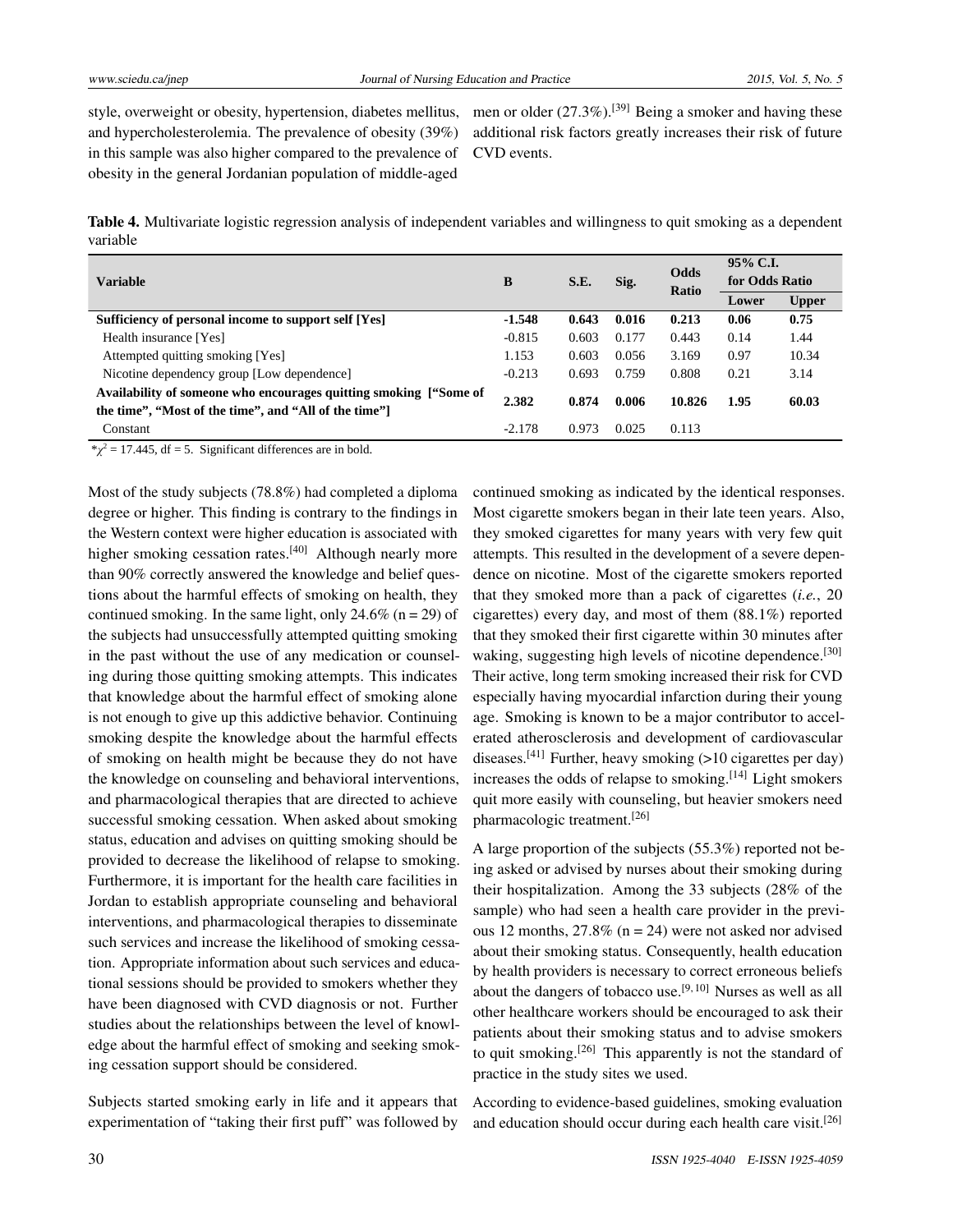A study addressing the knowledge of nurses and physicians in Jordan revealed that major knowledge deficits and lack of practice in smoking cessation counseling was evident in Jordan.[\[9,](#page-11-8) [10\]](#page-11-9) This indicates a dual need for education of health professionals as well as patients about smoking cessation.

Approximately a quarter of the cigarette smokers (24%) had unsuccessfully attempted quitting smoking in the past. None of the subjects who had attempted to quit smoking in the past used any medications or counseling to assist in their quitting smoking. These results are similar to the findings from Jordan reported by Elshatarat and colleagues<sup>[\[6\]](#page-11-5)</sup> who found that 83% had attempted to quit smoking in the past without help from others. The use of a method combining pharmacotherapy and counseling to treat tobacco has been recommended.<sup>[\[26\]](#page-12-10)</sup> Encouraging healthcare providers to provide pharmacological treatments should increase the likelihood of smoking cessation. Quitting smoking behavior is a cornerstone of improved CVD health and it should be encouraged in all smokers.[\[42,](#page-12-25) [43\]](#page-13-0)

Most (94%) of the subjects responded that they had someone available to them who they were able to count on to loan them cigarettes. Being in contact with smokers makes it more difficult for smokers to both quit and to remain abstinent from tobacco.[\[14\]](#page-12-24) Also, this finding raises many concerns about the adverse influence the social support and the risk these relationships may have on their health in the future after their hospital stay.

Some subjects in this study  $(n = 10)$  reported that they smoked cigarettes secretly in the hospital. It is important to note that these hospitals prohibit smoking. Although regulations have been instituted to protect the public from the dangers of smoking in public areas in Jordan, restrictions on tobacco use in public places has not been enforced, not even in hospitals. Banning of smoking, as a public health measure, has been emphasized in the European Guidelines on Cardio-vascular Disease Prevention<sup>[\[42\]](#page-12-25)</sup> as well as in the American Heart Association/American College of Cardiology Guideline on Lifestyle Management to Reduce Cardiovascular Risk.[\[43\]](#page-13-0) To make progress in this domain of public policy, active monitoring and implementation of these regulations in public places is important and would be beneficial for both active smokers and others in the community.

Most (99.2%) of the subjects reported smoking cigarettes inside their own homes and 50.8% stated that they smoke in every room. Importantly, 90.7% reported smoking while children are present, which in Jordan can be a very large number since children play a prominent role in the Jordanian home. These data indicate smokers' ignorance or disregard

The expressed higher willingness to quit smoking after the study interview by some suggests that the very process of interviewing resulted in heightened motivation to consider quitting smoking. Possibly this is due to the information gained and heightened awareness related to tobacco gained from interviewing process. This is consistent with the findings that even brief counseling results in beneficial smoking cessation outcomes.[\[26\]](#page-12-10)

As indicated in the multiple logistic regression analysis, a lower likelihood of willingness to quit smoking is found in men who smoke cigarette and do not have someone available to encourage them to quit smoking. Further, men with sufficient personal income to support self were less likely to quit. The importance of being encouraged to quit smoking by the smoker's household members or friends is significant. Smoking cessation efforts are enhanced by the presence of others who support the smoker in quit attempts.<sup>[\[26\]](#page-12-10)</sup> The finding that Jordanian men smokers with higher socioeconomic status were less likely to quit is contrary to the results from Western populations were higher socioeconomic status is highly cor-related with smoking cessation.<sup>[\[26\]](#page-12-10)</sup> The relationship between wanting to quit smoking and socioeconomic status should be explored in future studies. Healthcare professionals need to keep these findings in mind when developing smoking cessation interventions for men with CVD in Jordan.

# 5. CONCLUSION

This study showed that knowledge about harmful consequences of smoking alone is not enough to motivate smokers with cardiovascular disease to quit and smokers who have sufficient personal income to support themselves are less likely to quit smoking after hospital discharge, suggesting that special attention needs to be given to this group. Also the presence of others who support smoking cessation is important consideration in development of future smoking cessation programs in Jordan.

#### 5.1 Limitations and strengths

This cross-sectional study was descriptive in nature and it provided a snapshot of the different aspects related to smoking. The convenience sample may limit the generalizability of the study findings. Future work on smoking in Jordanian women is also needed. The sample was obtained from three varied institutions, allowing for generalizability of the findings to adult men smokers who were hospitalized with CVD diagnosis.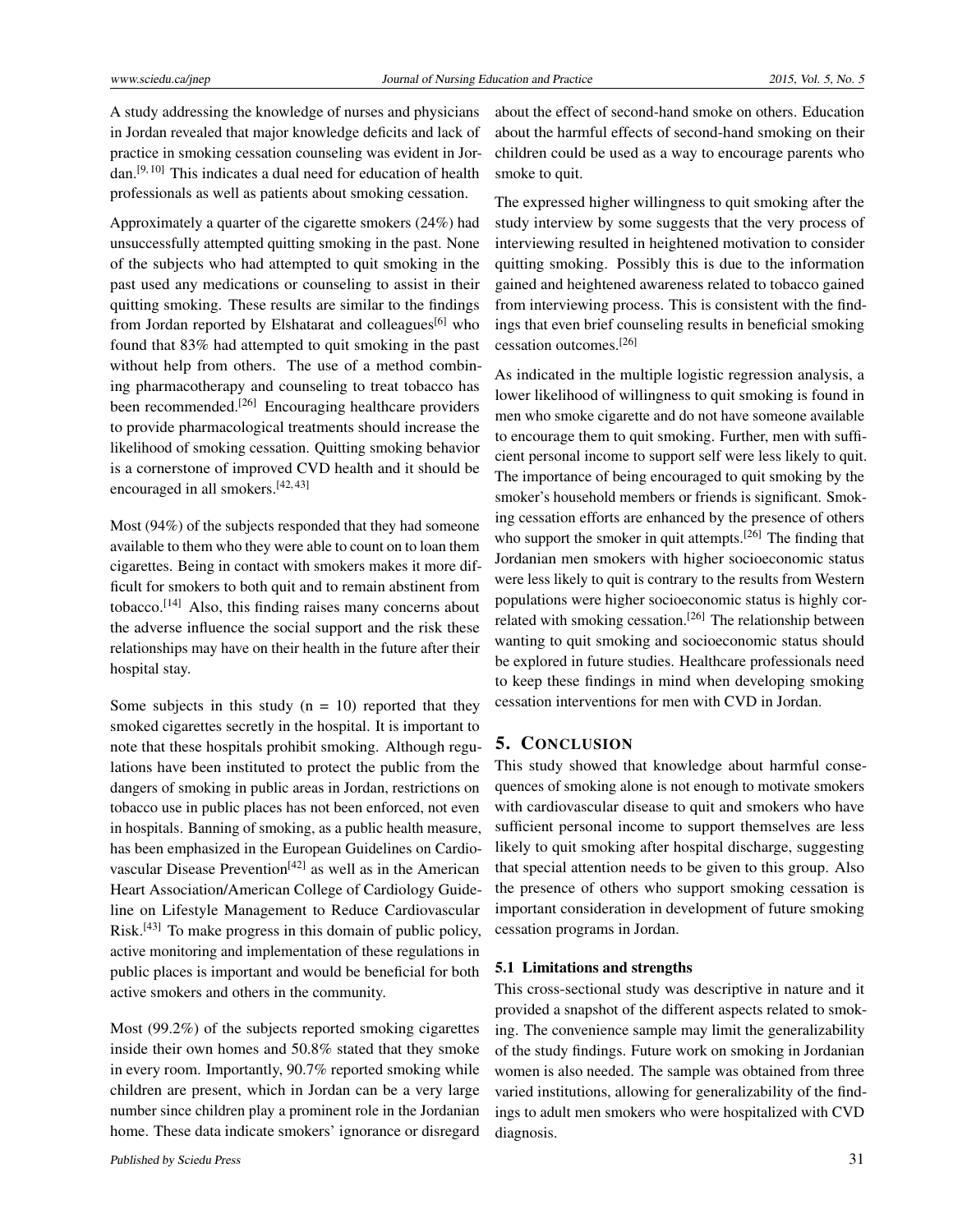#### 5.2 Implications and recommendations

It is important that healthcare professionals to take every opportunity to initiate smoking cessation interventions during hospitalization. This is particularly important in Jordan where smoking rates are high. Patients are especially receptive to consider quitting during hospitalization for a major cardiac event and it has the advantage of providing care as they are experiencing in acute involuntary smoking abstinence.

Nursing programs should provide more emphasize on smoking and its cessation interventions during preparing future nurses. Provision of continuing education programs on smoking and cessation interventions for nurses in practice is recommended.

In future studies and smoking cessation programs, participants could be instructed to have a non-smoker with them during the smoking cessation sessions. This would foster encouragement for smoking cessation efforts by someone close to them.

Culturally appropriate and sensitive smoking cessation interventions for men hospitalized with CVD need to be tested. Also, recruiting women in future research will be important to gain an understanding of and insight into women's

characteristics, knowledge and patterns of smoking.

The Jordanian regulations that have been instituted should be enforced to protect the public from the dangers of secondhand smoking in public areas. For instance, the prohibition of smoking inside public places, including hospitals, should be enforced.

#### ACKNOWLEDGEMENTS

The authors thank Dr. Dianne Christopherson for the important clinical insights, and support that provided in the different milestones of the study, especially the professional guidance during the proposal writing. This research has been financially supported by UCSF Graduate Dean's Health Sciences Fellowship, UCSF Graduate Student Research Award, Alpha Eta Chapter of Sigma Theta Tau International Honor of Society of Nursing's Research Award, UCSF School of Nursing Century Club Award, UCSF Nursing Alumni Association Scholarship, UCSF Graduate Students' Association Conference Travel Funds, UCSF Nursing Student Council Enrichment Fund, and Lucile Petry Leone Scholarship.

# CONFLICTS OF INTEREST DISCLOSURE

The authors declare that there are no conflicts of interest to declare.

#### **REFERENCES**

- <span id="page-11-0"></span>[1] U.S. Department of Health and Human Services. The Health Consequences of Smoking - A Report of the Surgeon General. Washington, DC: U.S. Government Printing Office; 2004.
- <span id="page-11-1"></span>[2] Centers for Disease Control and Prevention. Deaths: Preliminary Data for 2010. 2012. Available from: [http://www.cdc.gov/nchs](http://www.cdc.gov/nchs/data/nvsr/nvsr60/nvsr60_04.pdf) [/data/nvsr/nvsr60/nvsr60\\_04.pdf](http://www.cdc.gov/nchs/data/nvsr/nvsr60/nvsr60_04.pdf)
- <span id="page-11-2"></span>[3] Smith SC, Benjamin EJ, Bonow RO, et al. AHA/ACCF secondary prevention and risk reduction therapy for patients with coronary and other atherosclerotic vascular disease: 2011 update: a guideline from the American Heart Association and American College of Cardiology Foundation endorsed by the World Heart Federation and the Preventive Cardiovascular Nurses Association. Journal of the American College of Cardiology. 2011; 58(23): 2432-46. PMid:22055990 <http://dx.doi.org/10.1016/j.jacc.2011.10.824>
- <span id="page-11-3"></span>[4] Centers for Disease Control and Prevention. Current Cigarette Smoking Among Adults — United States, 2005–2012. Morbidity and Mortality Weekly Report (MMWR). 2014; 63(2): 29-34. PMid:24430098
- <span id="page-11-4"></span>[5] WHO Regional Office for the Eastern Mediterranean. Country profiles: Jordan. 2014. Available from: [http://applications.emro.who.int/docs/RD\\_Annual](http://applications.emro.who.int/docs/RD_Annual_Report_2011_country_statistics_EN_14587.pdf) [\\_Report\\_2011\\_country\\_statistics\\_EN\\_14587.pdf](http://applications.emro.who.int/docs/RD_Annual_Report_2011_country_statistics_EN_14587.pdf)
- <span id="page-11-5"></span>[6] Elshatarat RA, Stotts NA, Engler M, et al. Knowledge and beliefs about smoking and goals for smoking cessation in hospitalized men with cardiovascular disease. Heart and Lung. 2013; 42(2): 126- 32. PMid:23290660 [http://dx.doi.org/10.1016/j.hrtlng.](http://dx.doi.org/10.1016/j.hrtlng.2012.11.010) [2012.11.010](http://dx.doi.org/10.1016/j.hrtlng.2012.11.010)

<span id="page-11-6"></span>[7] Elshatarat RA, Engler MM, Stotts NA, et al. Cigarette and water pipe smoking patterns among hospitalized men with a cardiovascular disease diagnosis. Journal of Nursing Education and Practice. 2014; 4(10): 118-32.

<http://dx.doi.org/10.5430/jnep.v4n10p118>

- <span id="page-11-7"></span>[8] Al-Jarrah IM. Smoking patterns and factors associated with smoking cessation in patients with cardiovascular diseases in Jordan. Amman, Jordan: Universtiy of Jordan; 2011.
- <span id="page-11-8"></span>[9] Shishani K, Nawafleh H, Froelicher ES. Jordanian nurses' and physicians' learning needs for promoting smoking cessation. Progress in Cardiovascular Nursing. 2008; 23(2): 79-83. [http://dx.doi.org](http://dx.doi.org/10.1111/j.1751-7117.2008.07745.x) [/10.1111/j.1751-7117.2008.07745.x](http://dx.doi.org/10.1111/j.1751-7117.2008.07745.x)
- <span id="page-11-9"></span>[10] Shishani K, Nawafleh H, Jarrah S, et al. Smoking patterns among Jordanian health professionals: a study about the impediments to tobacco control in Jordan. European Journal of Cardiovascular Nursing. 2011; 10(4): 221-7. PMid:20826114 [http://dx.doi.org/10.10](http://dx.doi.org/10.1016/j.ejcnurse.2010.08.001) [16/j.ejcnurse.2010.08.001](http://dx.doi.org/10.1016/j.ejcnurse.2010.08.001)
- <span id="page-11-10"></span>[11] World Health Organization. Tobacco. 2014. Available from: [http:](http://www.who.int/mediacentre/factsheets/fs339/en/) [//www.who.int/mediacentre/factsheets/fs339/en/](http://www.who.int/mediacentre/factsheets/fs339/en/)
- <span id="page-11-11"></span>[12] Hughes JR, Gulliver SB, Fenwick JW, et al. Smoking Cessation among Self-Quitters. Health Psychology. 1992; 11(5): 331-4. http://dx.doi.org/10.1037/0278-6133.11.5.331
- <span id="page-11-12"></span>[13] Burns DM. Live fast, die young, leave a good-looking corpse. Archives of Internal Medicine. 2008; 168(18): 1946-7. PMid:18852393 [http://dx.doi.org/10.1001/archinte.168.](http://dx.doi.org/10.1001/archinte.168.18.1946) [18.1946](http://dx.doi.org/10.1001/archinte.168.18.1946)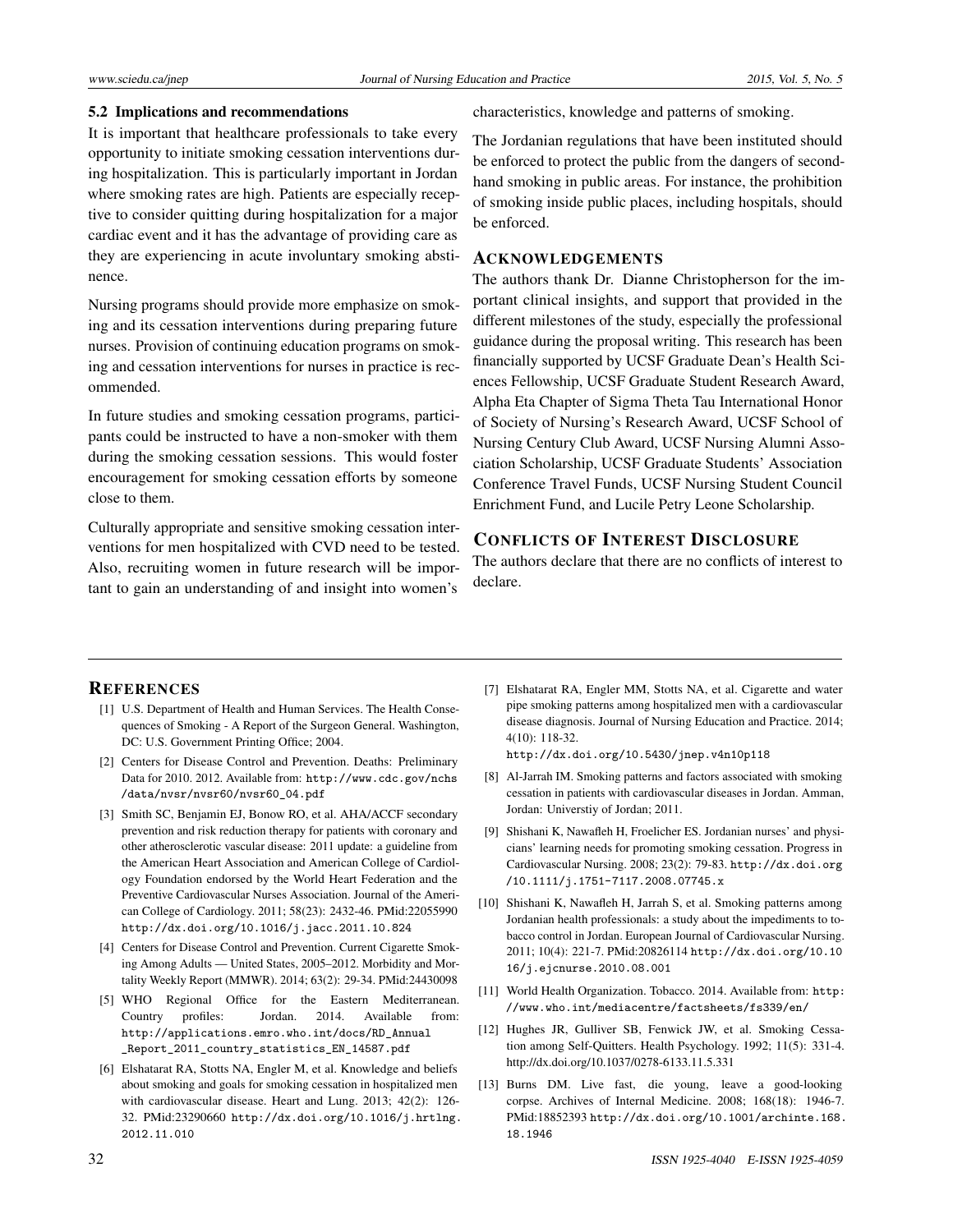- <span id="page-12-24"></span>[14] Holtrop JS, Stommel M, Corser W, et al. Predictors of smoking cessation and relapse after hospitalization for acute coronary syndrome. Journal of Hospital Medicine. 2009; 4(3): E3-9. PMid:19301384 <http://dx.doi.org/10.1002/jhm.415>
- <span id="page-12-0"></span>[15] Thorndike AN, Rigotti NA. A tragic triad: coronary artery disease, nicotine addiction, and depression. Current Opinion in Cardiology. 2009; 24(5): 447-53. PMid:19550307 [http://dx.doi.org/10.](http://dx.doi.org/10.1097/HCO.0b013e32832ed645) [1097/HCO.0b013e32832ed645](http://dx.doi.org/10.1097/HCO.0b013e32832ed645)
- <span id="page-12-1"></span>[16] Wilson K, Gibson N, Willan A, et al. Effect of smoking cessation on mortality after myocardial infarction - Meta-analysis of cohort studies. Archives of Internal Medicine. 2000; 160(7): 939-44. <http://dx.doi.org/10.1001/archinte.160.7.939>
- <span id="page-12-2"></span>[17] Quist-Paulsen P, Gallefoss F. Randomised controlled trial of smoking cessation intervention after admission for coronary heart disease. British Medical Journal. 2003; 327(7426): 1254-7. PMid:14644967 <http://dx.doi.org/10.1136/bmj.327.7426.1254>
- <span id="page-12-3"></span>[18] Dornelas EA, Sampson RA, Gray JF, et al. A randomized controlled trial of smoking cessation counseling after myocardial infarction. Preventive Medicine. 2000; 30(4): 261-8. PMid:10731452 <http://dx.doi.org/10.1006/pmed.2000.0644>
- <span id="page-12-4"></span>[19] American Psychiatric Association. Diagnostic and statistical manual of mental disorders: DSM-IV-TR. Washington, DC: American Psychiatric Association; 2000. 943.
- <span id="page-12-5"></span>[20] Hughes JR, Higgins ST, Bickel WK. Nicotine withdrawal versus other drug withdrawal syndromes: similarities and dissimilarities. Addiction. 1994; 89(11): 1461-70. [http://dx.doi.org/10.1111](http://dx.doi.org/10.1111/j.1360-0443.1994.tb03744.x) [/j.1360-0443.1994.tb03744.x](http://dx.doi.org/10.1111/j.1360-0443.1994.tb03744.x)
- <span id="page-12-6"></span>[21] DiFranza JR, Savageau JA, Fletcher K, et al. Measuring the loss of autonomy over nicotine use in adolescents - The DANDY (development and assessment of nicotine dependence in youths) study. Archives of Pediatrics and Adolescent Medicine. 2002; 156(4): 397- 403. <http://dx.doi.org/10.1001/archpedi.156.4.397>
- <span id="page-12-7"></span>[22] Colby SM, Tiffany ST, Shiffman S, et al. Measuring nicotine dependence among youth: a review of available approaches and instruments. Drug and Alcohol Dependence. 2000; 59, Supplement 1(0): 23-39.
- <span id="page-12-8"></span>[23] Avidano Britton GR, Brinthaupt J, Stehle JM, et al. The effectiveness of a nurse-managed perinatal smoking cessation program implemented in a rural county. Nicotine and Tobacco Research. 2006; 8(1): 13-28. PMid:16497596 [http://dx.doi.org/10.1080/1462220](http://dx.doi.org/10.1080/14622200500431536) [0500431536](http://dx.doi.org/10.1080/14622200500431536)
- [24] Smith PM, Reilly KR, Houston Miller N, et al. Application of a nurse-managed inpatient smoking cessation program. Nicotine and Tobacco Research. 2002; 4(2): 211-22. [http://dx.doi.org/10.](http://dx.doi.org/10.1080/14622200210123590) [1080/14622200210123590](http://dx.doi.org/10.1080/14622200210123590)
- <span id="page-12-9"></span>[25] Taylor CB, Miller NH, Herman S, et al. A nurse-managed smoking cessation program for hospitalized smokers. American Journal of Public Health. 1996; 86(11): 1557-60. [http://dx.doi.org/10.](http://dx.doi.org/10.2105/AJPH.86.11.1557) [2105/AJPH.86.11.1557](http://dx.doi.org/10.2105/AJPH.86.11.1557)
- <span id="page-12-10"></span>[26] Fiore MC, Jaén CR, Baker TB, et al. Treating tobacco use and dependence : 2008 update. Rockville, Md.: U.S. Dept. of Health and Human Services, Public Health Service; 2008. 17: 256.
- <span id="page-12-11"></span>[27] Critchley JA, Capewell S. Mortality risk reduction associated with smoking cessation in patients with coronary heart disease - A systematic review. JAMA-Journal of the American Medical Association. 2003; 290(1): 86-97. PMid:12837716 [http://dx.doi.org/10.](http://dx.doi.org/10.1001/jama.290.1.86) [1001/jama.290.1.86](http://dx.doi.org/10.1001/jama.290.1.86)
- <span id="page-12-12"></span>[28] Rigotti NA, Munafo MR, Stead LF. Smoking cessation interventions for hospitalized smokers - A systematic review. Archives of Internal Medicine. 2008; 168(18): 1950-60. PMid:18852395 <http://dx.doi.org/10.1001/archinte.168.18.1950>
- <span id="page-12-13"></span>[29] Dawood N, Vaccarino V, Reid KJ, et al. Predictors of smoking cessation after a myocardial infarction: the role of institutional smoking cessation programs in improving success. Archives of Internal Medicine. 2008; 168(18): 1961-7. PMid:18852396 [http:](http://dx.doi.org/10.1001/archinte.168.18.1961) [//dx.doi.org/10.1001/archinte.168.18.1961](http://dx.doi.org/10.1001/archinte.168.18.1961)
- <span id="page-12-14"></span>[30] Heatherton TF, Kozlowski LT, Frecker RC, et al. The Fagerström Test for Nicotine Dependence: a revision of the Fagerström Tolerance Questionnaire. British Journal of Addiction. 1991; 86(9): 1119- 27. [http://dx.doi.org/10.1111/j.1360-0443.1991.tb018](http://dx.doi.org/10.1111/j.1360-0443.1991.tb01879.x) [79.x](http://dx.doi.org/10.1111/j.1360-0443.1991.tb01879.x)
- <span id="page-12-15"></span>[31] de Leon J, Becona E, Gurpegui M, et al. The association between high nicotine dependence and severe mental illness may be consistent across countries. The Journal of clinical psychiatry. 2002; 63(9): 812-6. PMid:12363123 [http://dx.doi.org/10.4088/JCP.v63](http://dx.doi.org/10.4088/JCP.v63n0911) [n0911](http://dx.doi.org/10.4088/JCP.v63n0911)
- [32] Diaz FJ, Jane M, Salto E, et al. A brief measure of high nicotine dependence for busy clinicians and large epidemiological surveys. Australian and New Zealand Journal of Psychiatry. 2005; 39(3): 161-8. <http://dx.doi.org/10.1080/j.1440-1614.2005.01538.x>
- <span id="page-12-16"></span>[33] Fagerstrom KO, Kunze M, Schoberberger R, et al. Nicotine dependence versus smoking prevalence: comparisons among countries and categories of smokers. Tobacco Control. 1996; 5(1): 52-6. <http://dx.doi.org/10.1136/tc.5.1.52>
- <span id="page-12-17"></span>[34] Welsch SK, Smith SS, Wetter DW, et al. Development and validation of the Wisconsin Smoking Withdrawal Scale. Experimental and Clinical Psychopharmacology. 1999; 7(4): 354-61. [http:](http://dx.doi.org/10.1037/1064-1297.7.4.354) [//dx.doi.org/10.1037/1064-1297.7.4.354](http://dx.doi.org/10.1037/1064-1297.7.4.354)
- <span id="page-12-18"></span>[35] Froelicher ES, Christopherson DJ. Women's initiative for nonsmoking (WINS) I: design and methods. Heart and Lung. 2000; 29(6): 429-37. PMid:11080324 [http://dx.doi.org/10.1067/mhl.2](http://dx.doi.org/10.1067/mhl.2000.110323) [000.110323](http://dx.doi.org/10.1067/mhl.2000.110323)
- [36] Froelicher ES, Miller NH, Christopherson DJ, et al. High rates of sustained smoking cessation in women hospitalized with cardiovascular disease: the Women's Initiative for Nonsmoking (WINS). Circulation. 2004; 109(5): 587-93. PMid:14769679 [http://dx.doi.org](http://dx.doi.org/10.1161/01.CIR.0000115310.36419.9E) [/10.1161/01.CIR.0000115310.36419.9E](http://dx.doi.org/10.1161/01.CIR.0000115310.36419.9E)
- <span id="page-12-19"></span>[37] Sohn M, Stotts NA, Benowitz N, et al. Beliefs about health, smoking, and future smoking cessation among South Korean men hospitalized for cardiovascular disease. Heart and Lung. 2007; 36(5): 339-47. PMid:17845880 [http://dx.doi.org/10.1016/j.hrt](http://dx.doi.org/10.1016/j.hrtlng.2006.11.001) [lng.2006.11.001](http://dx.doi.org/10.1016/j.hrtlng.2006.11.001)
- <span id="page-12-20"></span>[38] Froelicher ES, Christopherson DJ. Women's Initiative for Nonsmoking (WINS) I: Design and methods. Heart and Lung. 2000; 29(6): 429-37. PMid:11080324 [http://dx.doi.org/10.1067/mhl.2](http://dx.doi.org/10.1067/mhl.2000.110323) [000.110323](http://dx.doi.org/10.1067/mhl.2000.110323)
- <span id="page-12-21"></span>[39] WHO Regional Office for the Eastern Mediterranean. Data from the Global Health Observatory. 2008. Available from: [http://www.wh](http://www.who.int/gho/countries/jor.pdf ) [o.int/gho/countries/jor.pdf](http://www.who.int/gho/countries/jor.pdf )
- <span id="page-12-22"></span>[40] U.S. Department of Health and Human Services. The Health Consequences of Smoking - 50 Years of Progress - A Report of the Surgeon General. Washington, DC: U.S. Government Printing Office; 2014.
- <span id="page-12-23"></span>[41] American Heart Association. Smoking and Cardiovascular Disease (Heart Disease). 2014. Available from: [http://www.heart.org/Heartorg/GettingHealthy/Qu](http://www.heart.org/Heartorg/GettingHealthy/QuitSmoking/QuittingResources/Smoking-Cardiovascular-Disease-Heart-Disease_UCM_305187_Article.jsp) [itSmoking/QuittingResources/Smoking-Cardiovascula](http://www.heart.org/Heartorg/GettingHealthy/QuitSmoking/QuittingResources/Smoking-Cardiovascular-Disease-Heart-Disease_UCM_305187_Article.jsp) [r-Disease-Heart-Disease\\_UCM\\_305187\\_Article.jsp](http://www.heart.org/Heartorg/GettingHealthy/QuitSmoking/QuittingResources/Smoking-Cardiovascular-Disease-Heart-Disease_UCM_305187_Article.jsp)
- <span id="page-12-25"></span>[42] Fifth Joint Task Force of the European Society of C, European Association of E, European Association of Percutaneous Cardiovascular I, European Heart Rhythm A, Heart Failure A, European Association for Cardiovascular P, et al. European Guidelines on cardiovascular disease prevention in clinical practice (version 2012): the Fifth Joint Task Force of the European Society of Cardiology and Other